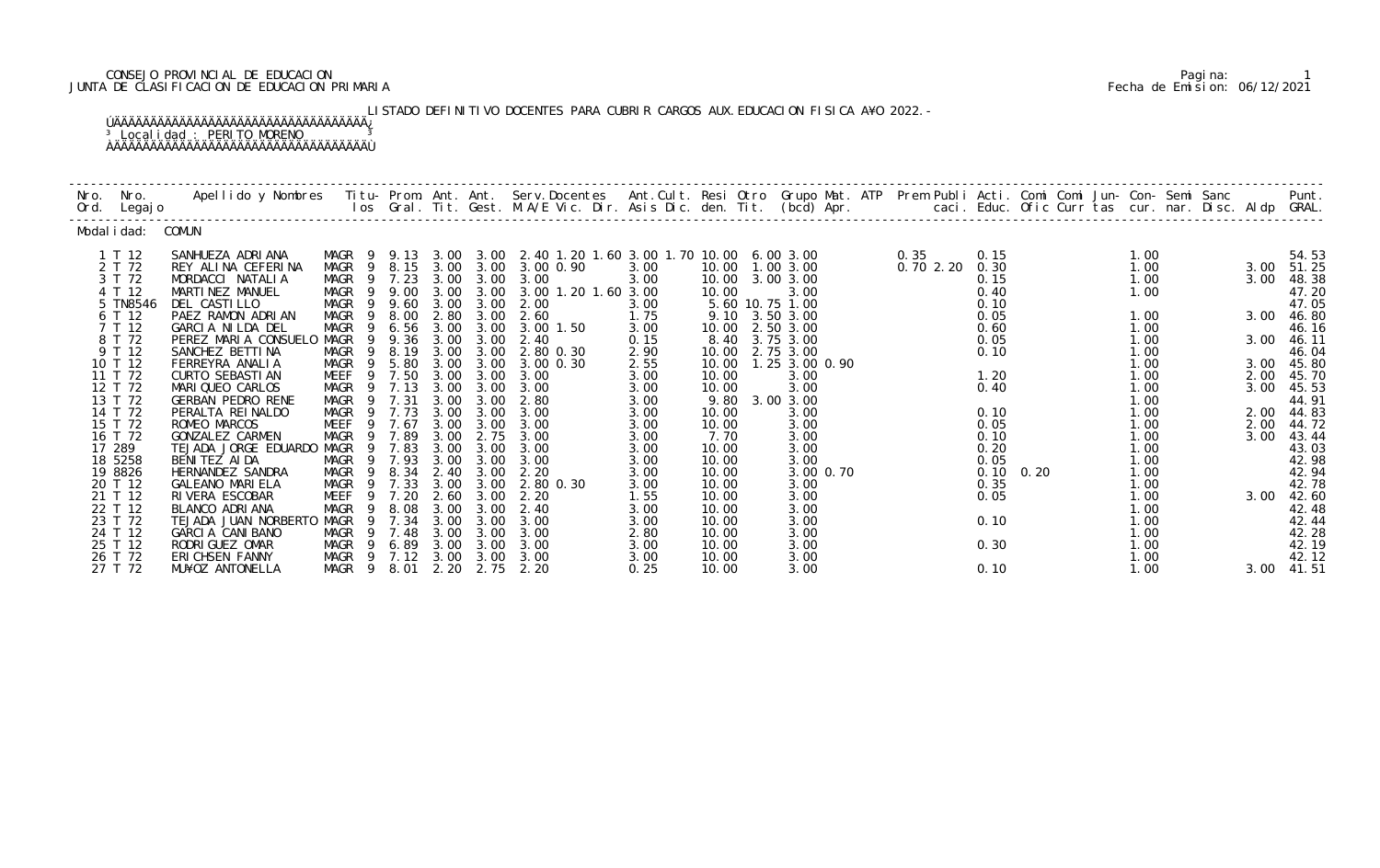## CONSEJO PROVINCIAL DE EDUCACION Pagina: 2 JUNTA DE CLASIFICACION DE EDUCACION PRIMARIA Fecha de Emision: 06/12/2021

# LISTADO DEFINITIVO DOCENTES PARA CUBRIR CARGOS AUX. EDUCACION FISICA A¥O 2022.-

### ÚÄÄÄÄÄÄÄÄÄÄÄÄÄÄÄÄÄÄÄÄÄÄÄÄÄÄÄÄÄÄÄÄÄÄÄ¿ <sup>3</sup> Localidad : PERITO MORENO <sup>3</sup> ÀÄÄÄÄÄÄÄÄÄÄÄÄÄÄÄÄÄÄÄÄÄÄÄÄÄÄÄÄÄÄÄÄÄÄÄÙ

| Nro. | Nro. In the Nro.    | Apellido y Nombres  Titu- Prom. Ant. Ant.  Serv.Docentes  Ant.Cult. Resi Otro  Grupo Mat. ATP  Prem Publi Acti. Comi Comi Jun- Con- Semi Sanc                Punt.<br>Ios Gral. Tit. Gest. M.A/E Vic. Dir. Asis Dic. den. Tit. (b |                           |                                |                  |              |                            |              |                |                   |           |                    |      |  |      |  |      |                |
|------|---------------------|-----------------------------------------------------------------------------------------------------------------------------------------------------------------------------------------------------------------------------------|---------------------------|--------------------------------|------------------|--------------|----------------------------|--------------|----------------|-------------------|-----------|--------------------|------|--|------|--|------|----------------|
|      | Ord. Legajo         |                                                                                                                                                                                                                                   |                           |                                |                  |              |                            |              |                |                   |           |                    |      |  |      |  |      |                |
|      |                     |                                                                                                                                                                                                                                   |                           |                                |                  |              |                            |              |                |                   |           |                    |      |  |      |  |      |                |
|      | 28 9353             | SERVIN NILDA DAMIANA MAGR 9 7.52 2.80 2.50 2.20                                                                                                                                                                                   |                           |                                |                  |              |                            | 3.00         | 8.40           |                   | 3.00      |                    | 0.05 |  |      |  |      | 3.00 41.47     |
|      | 29 T 12             | MESSINA ANGELICA DEL MAGR 9 7.47 2.20                                                                                                                                                                                             |                           |                                |                  |              | 2.75 2.40                  | 0.15         | 10.00          |                   | 3.00      | $\frac{1}{2}$ 0.35 |      |  | 1.00 |  |      | 3.00 40.97     |
|      | 30 8725             | MANSILLA JUAN                                                                                                                                                                                                                     |                           |                                | MAGR 9 6.75 3.00 | 3.00         | 2.40                       | 2.25         | 8.40           |                   | 3.00      |                    |      |  |      |  |      | 3.00 40.80     |
|      | 31 T 12             | ORME¥O SILVIA ROSANA MAGR 9 8.08                                                                                                                                                                                                  |                           |                                | 3.00             | 3.00         | 3.00                       | 0.55         | 10.00          |                   | 3.00      |                    |      |  | 1.00 |  |      | 40.63          |
|      | 32 T 12             | LOBOS KARINA ANDREA                                                                                                                                                                                                               | MAGR                      | 9 8.57                         | 2.00             | 2.50         | 2.00                       | 0.15         | 10.00          |                   | 3.00      |                    |      |  | 1.00 |  |      | 2.00 40.22     |
|      | 33 9471             | OBREGON MARIO ARIEL                                                                                                                                                                                                               | MEEF 9 7.87               |                                | 2.40             | 2.75         | 1.70                       | 0.40         | 10.00          |                   | 2.40      |                    |      |  | 1.00 |  |      | 2.00 39.87     |
|      | 34 7864             | TEJEDOR NATALIA                                                                                                                                                                                                                   | MEEF 9 6.17               |                                | 2.80             | 3.00<br>1.75 | 1.60                       | 1.00         |                | 10.00  1.25  2.40 |           |                    | 0.75 |  | 1.00 |  |      | 38.97          |
|      | 35 10592<br>36 9983 | DORONUK BETI ANA                                                                                                                                                                                                                  | MAGR <sub>9</sub><br>MAGR | 8.78<br>7.21<br>$\overline{9}$ | 1.40             | 2.25         | 1.10<br>1.80               | 0.80         | 10.00<br>10.00 | 4.25 1.60         |           |                    |      |  |      |  |      | 38.68          |
|      | 37 8564             | ALONSO MARTA LEONOR<br>GIMENEZ VI VI ANA                                                                                                                                                                                          | MEEF                      | - 9                            | 1.80             | 3.00         | 0.80                       | 0.45         | 10.00          | $1.25$ $1.20$     | 2.50 0.20 |                    |      |  |      |  |      | 3.00 38.21     |
|      | 38 T 72             | VAZQUEZ TAMARA                                                                                                                                                                                                                    | MAGR 9 7.59               | 8.00                           | 2.80<br>2.20     | 2.75         | 2.20                       | 1.85<br>0.10 | 10.00          |                   | 3.00      |                    |      |  | 1.00 |  |      | 37.90<br>37.84 |
|      | 39 8715             | OCARANZA SONIA                                                                                                                                                                                                                    | MAGR                      | 9 7.33                         | 2.40             | 3.00         | 2.40                       | 2.20         | 8.40           |                   | 3.00      |                    | 0.10 |  |      |  |      | 37.83          |
|      | 40 10809            | SCHENFFELDT DARIANA                                                                                                                                                                                                               | MEEF                      | 9 7.69                         | 1.60             | 1.75         | 1.30                       | 0.60         | 10.00          |                   | 1.80      |                    | 0.10 |  |      |  |      | 3.00 36.84     |
|      | 41 9484             | MOLINA ADRIANA                                                                                                                                                                                                                    | MAGR 9 8.17               |                                | 2.20             | 2.75         | 1.90                       | 1.85         | 7.70           |                   | 2.70      |                    | 0.20 |  |      |  |      | 36.47          |
|      | 42 9953             | ACOSTA GUSTAVO                                                                                                                                                                                                                    | MAGR 9 8.08               |                                | 1.80             | 2.25         | 1.80                       | 0.75         | 6.30           |                   | 2.70      |                    |      |  |      |  |      | 3.00 35.68     |
|      | 43 11005            | BEITIA BRUNO ARIEL                                                                                                                                                                                                                | MEEF                      | 7.20<br>- 9                    | 1.20             | 1.50         | 1.30                       | 0.30         | 10.00          |                   | 1.80      |                    |      |  |      |  | 3.00 | 35.30          |
|      | 44 7684             | ZANUTTI NI FERNANDO                                                                                                                                                                                                               | MEEF                      | 7.96<br>9                      | 3.00             | 3.00         | 0.20                       | 1.60         | 10.00          |                   | 0.10      |                    | 0.10 |  |      |  |      | 34.96          |
|      | 45 11926            | VEGA NONQUE MARION                                                                                                                                                                                                                | MAGR                      | 9 7.51                         | 0.80             | 1.00         | 0.80                       | 1.20         | 10.00          |                   | 1.20      |                    | 0.30 |  |      |  | 3.00 | 34.81          |
|      | 46 9737             | VELARDE SANDRA                                                                                                                                                                                                                    |                           |                                | MAGR 9 7.36 3.00 | 2.50         | 3.00                       |              | 7.00           |                   | 2.80      |                    |      |  |      |  |      | 34.66          |
|      | 47 8541             | ENRIQUE VI VI ANA OLGA MEEF                                                                                                                                                                                                       |                           | - 9<br>8.43                    | 3.00             | 3.00         | 0.60                       | 2.75         | 5.60           |                   | 0.90      |                    | 0.95 |  |      |  |      | 34.23          |
|      | 48 10860            | URBAN ELIANA MABEL                                                                                                                                                                                                                | MAGR                      | 8.02<br>$\overline{9}$         | 3.00             | 1.50         | 0.80                       | 3.00         | 4.20           | 3.00 1.50         |           |                    | 0.20 |  |      |  |      | 34.22          |
|      | 49 9682             | PEREYRA ADRIANA                                                                                                                                                                                                                   | MAGR                      | 9 8.55                         | 2.20             | 2.50         | 1.60                       | 0.10         | 7.00           | 1.00 1.70         |           |                    | 0.15 |  |      |  |      | 33.80          |
|      | 50 10864            | PINTO ALBA ELIZABETH MAGR                                                                                                                                                                                                         |                           | 8.77<br>- 9                    | 2.60             | 1.50         | 1.20                       | 2.20         | 3.50           |                   | 1.50      |                    |      |  |      |  |      | 3.00 33.27     |
|      | 51 7683             | SANDIN FABIOLA PAOLA MAGR                                                                                                                                                                                                         |                           | 7.61<br>$\overline{9}$         | 3.00             | 3.00         |                            |              | 10.00          | 0.50              |           |                    |      |  |      |  |      | 33.11          |
|      | 52 9889             | ALEUY SAIDA LEILA                                                                                                                                                                                                                 | MAGR 9                    | 8.10                           | 1.80             |              | $2.00 \quad 0.60$          | 0.65         | 10.00          |                   | 0.90      |                    |      |  |      |  |      | 33.05          |
|      | 53 11473            | DONOSO ARACELLI                                                                                                                                                                                                                   | MEEF 9 7.57               |                                | 1.20             | 1.25         | 1.10                       |              | 10.00          | 1.50              |           |                    |      |  | 1.00 |  |      | 32.62          |
|      | 54 10144            | CONTRERAS CELESTE                                                                                                                                                                                                                 |                           |                                |                  |              | MAGR 9 8.03 1.60 1.50 0.90 | 0.20         | 10.00          |                   | 1.00      |                    |      |  |      |  |      |                |
|      | 55 11308            | ARBE BERRA DARIAN                                                                                                                                                                                                                 |                           |                                | MEEF 9 7.78 1.20 | 1.50         |                            | 0.25         | 10.00 1.75     |                   |           |                    |      |  |      |  |      | 32.23<br>31.48 |
|      | 56 11168            | LOPEZ LILIANA LORENA MEEF 9 6.97 2.60 1.50 1.20                                                                                                                                                                                   |                           |                                |                  |              |                            | 3.00         | 4.20           | 1.80              |           |                    |      |  |      |  |      | 30.27          |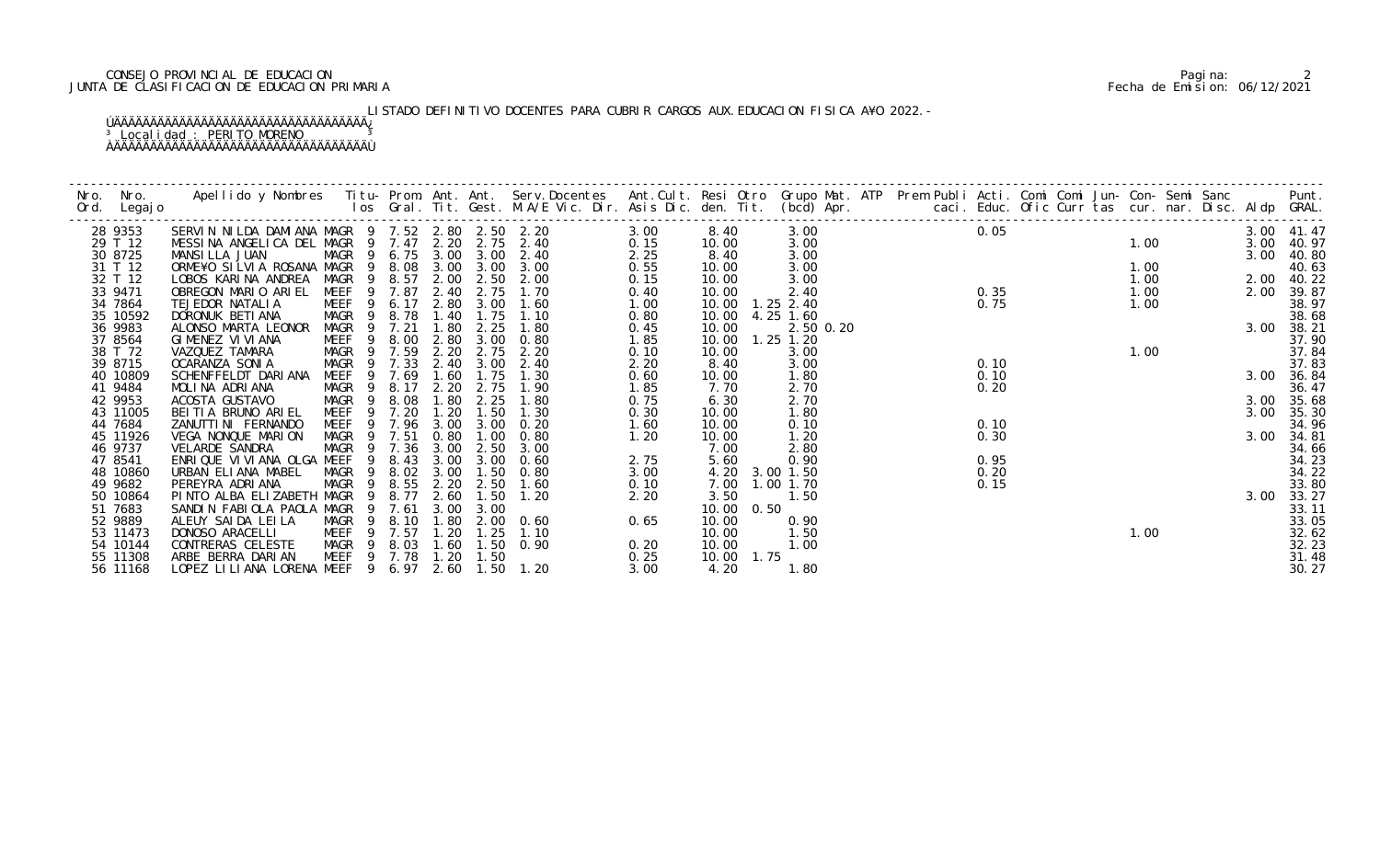## CONSEJO PROVINCIAL DE EDUCACION Pagina: 3 JUNTA DE CLASIFICACION DE EDUCACION PRIMARIA Fecha de Emision: 06/12/2021

# LISTADO DEFINITIVO DOCENTES PARA CUBRIR CARGOS AUX. EDUCACION FISICA A¥O 2022.-

### ÚÄÄÄÄÄÄÄÄÄÄÄÄÄÄÄÄÄÄÄÄÄÄÄÄÄÄÄÄÄÄÄÄÄÄÄ¿ <sup>3</sup> Localidad : PERITO MORENO <sup>3</sup> ÀÄÄÄÄÄÄÄÄÄÄÄÄÄÄÄÄÄÄÄÄÄÄÄÄÄÄÄÄÄÄÄÄÄÄÄÙ